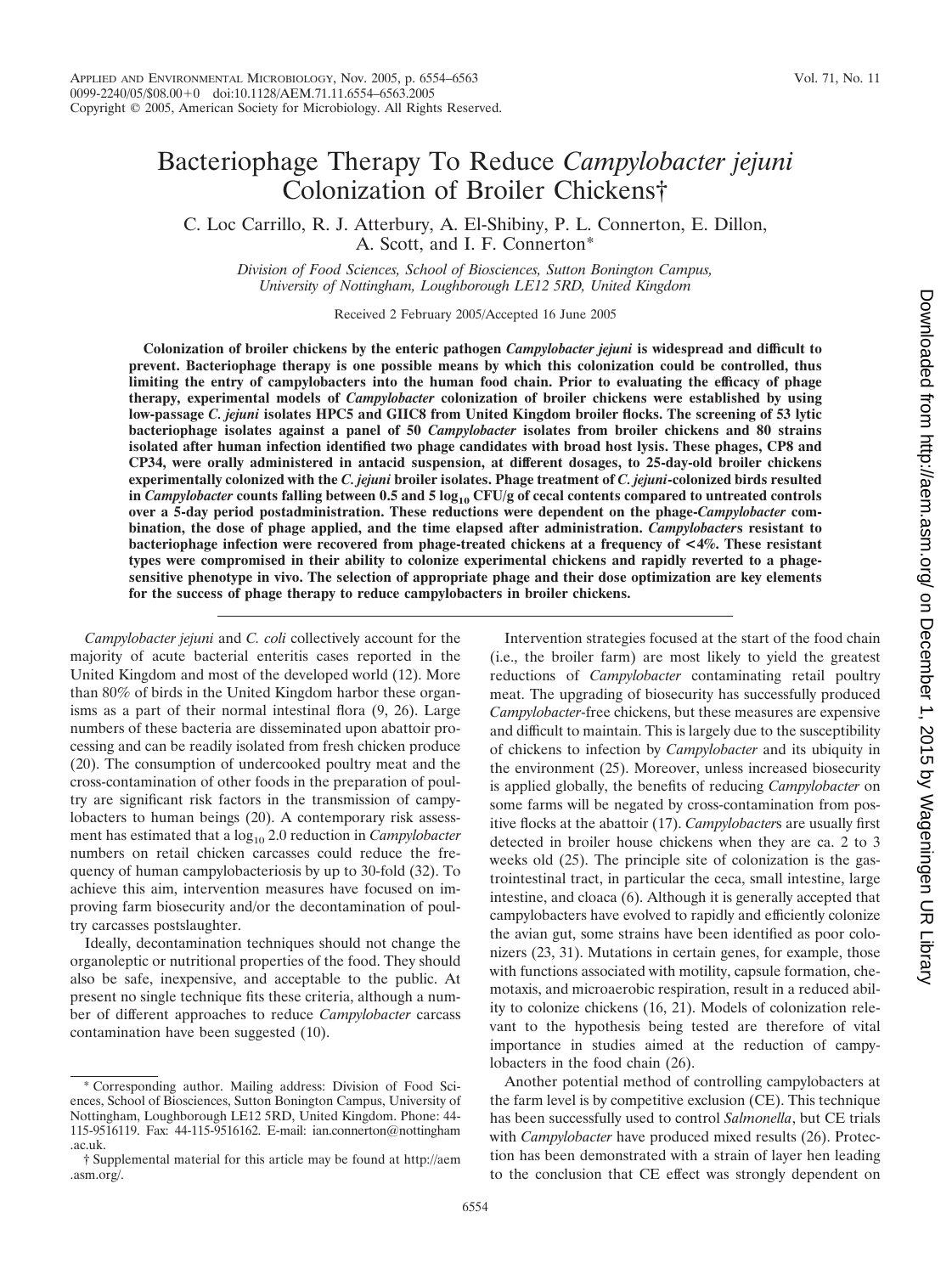bird variety to which it was applied (24). The success of vaccination in controlling *Salmonella* in United Kingdom layer flocks has prompted studies into a similar treatment for *Campylobacter*. Although this is a feasible strategy, toward which some progress has been recently reported (43), no such vaccine is currently available for commercial application (reviewed in reference 26).

Bacteriophages are naturally occurring predators of bacteria that are ubiquitous in the environment. Most bacterial species have their own specific bacteriophages, and campylobacters are no exception. *Campylobacter*-specific bacteriophages have been isolated from various sources including pig manure, abattoir effluents, sewage, and broiler chickens (2, 15, 22, 35). Some of these bacteriophages have been characterized to form the basis of the United Kingdom phage typing scheme (13, 34). Bacteriophages have been applied as a decontamination technique to reduce campylobacters on poultry meat under experimental conditions (3, 14). Since campylobacters are unable to multiply under refrigeration conditions, the phages may infect hosts on the surface of poultry meat but are unable to complete their replication cycle until environmental conditions are permissive for metabolic activity of their host. Whether the consumption of bacteriophage-infected campylobacters on contaminated meat would provide protection from enteric disease is unknown. The use of bacteriophages to reduce the numbers of campylobacters entering the food chain at farm level is a potentially useful intervention strategy (2), where reductions in numbers of campylobacters in chickens could lead to a measurable reduction in carcass contamination.

Bacteriophages are readily isolated from poultry excreta and, as a consequence, their potential therapeutic application to animals would not introduce any new biological entity into the food chain. A growing number of studies have successfully used phages to treat animal diseases (reviewed in references 5 and 29). These include applications to treat *Salmonella* (7, 37) and *Escherichia coli* (4, 18, 19) infections of young chickens. The use of phages to control *Campylobacter* in chickens diverges from these previous studies since campylobacters are considered natural commensals, not pathogens, of poultry species. Campylobacters colonize the chicken intestine to a high density and as such are a promising target for phage therapy. Concerns have been raised that campylobacters will simply become resistant to bacteriophages rendering this strategy ineffective in the long term (5). Bacteria rapidly mutate to become resistant to bacteriophages in vitro on laboratory media (1). However, unlike bacterial resistance to static chemotherapeutic agents such as antibiotics, bacteriophages constantly evolve to circumvent host barriers to infection. This leads to an evolutionary balance that allows both host and prey to proliferate.

Although Western countries have been slow in adopting bacteriophage therapy, primarily because of the antibiotics industry and a paucity of consistent evidence of phage efficacy, former Soviet Union countries have embraced the technology (41). The failures of Western scientists to achieve consistent results may have resulted from a general lack of understanding of phage biology and replication dynamics. Phage replication is critically dependent on the density of bacteria. There is predicted to be a distinct threshold above which phage numbers increase and below which they decrease, termed the phage

proliferation threshold (29). The outcome of phage therapy also depends on the various life history parameters, including the inoculum size, and the inoculum timing (28, 42).

Here we describe the use of *Campylobacter* bacteriophages to reduce numbers of campylobacters in experimentally infected chickens and the optimization of the phage therapy regime. Targeted intervention measures to reduce colonization require that a suitable colonization model be established to ensure that differences in the colonization potential of *Campylobacter* strains do not affect the outcome (26). We also describe in vitro experiments of bacteriophage and host proliferation as a basis for the use of the phages and host in model chicken studies. Finally, we describe studies on the acquisition of phage resistance by the test campylobacters exposed to phage in the chicken intestine and the implications of this for the use of phage therapy to control campylobacters.

# **MATERIALS AND METHODS**

**Bacterial strains and growth media.** Campylobacters were isolated and identified from broiler chicken excreta, free-range chicken excreta and from the surface of poultry meat by direct plating on cefoperazone charcoal deoxycholate agar (mCCDA) selective medium (LAB 112 [Lab M, Bury, United Kingdom]; with cefoperazone and amphotericin B supplement from Pro Lab Diagnostics, Neston, United Kingdom) using standard techniques. The isolates and reference strains were cultured on horse blood agar (blood agar base no. 2 CM0271 [Oxoid, Basingstoke, United Kingdom] with 5% defibrinated horse of blood [TCS, Buckingham, United Kingdom] added) under microaerobic conditions (5%  $O_2$ , 5%  $H_2$ , 10% CO<sub>2</sub>, and 80% N<sub>2</sub> produced by the evacuation and replacement technique) at 42°C for 24 h. Strains of *Campylobacter* were stored at -80°C in Microbank storage beads (Pro Lab Diagnostics).

**Experimental birds.** Commercial *Campylobacter*-free male Ross broiler chickens were obtained as hatchlings (PD Hook, Oxfordshire, United Kingdom). Birds were housed in a controlled environment in individual pens under strict conditions of biosecurity. To ensure that the experimental birds remained free of naturally occurring infection, feces and cloacal swabs were taken each day and tested for *Campylobacter* by direct plating on mCCDA agar and for S*almonella* by enrichment in Rappaport-Vassiliadis soya peptone broth (CM 866; Oxoid) then plating on xylose-lysine desoxycholoate agar (CM 469; Oxoid).

The chickens were killed and the ceca and upper (proximal small intestine) and lower intestines of the birds were first separated by ligature and then removed by sterile dissection; the lumenal contents were collected for *Campylobacter* and bacteriophage isolation. Essential organs (liver, pancreas, heart, and kidney) were also dissected and homogenized to examine whether the bacteria or bacteriophages could be found in other tissues.

**Chicken colonization model.** Broiler chicken *C. jejuni* isolates HPC5 and GIIC8 were suspended in phosphate-buffered saline (PBS; BR14a; Oxoid) and diluted to produce a range of colonization doses from  $log_{10}$  2.7 to 7.8 CFU ( $n =$ four birds per dose tested). Each chicken was dosed with 1 ml of bacterial suspension in PBS or PBS alone for the controls by oral gavage at 20 to 22 days of age. Chickens were killed after 48 h, and the campylobacters were enumerated from the contents of the ceca and upper and lower intestines. Colonization levels were recorded as the  $log_{10}$  CFU per gram of intestinal contents for each dose of the *C. jejuni* isolate administered. Persistence over a longer period was examined by using an established dose of  $\log_{10}$  8 CFU in 1 ml of PBS to colonize chickens; thereafter, groups of birds ( $n \geq 5$ ) were killed at 24-h intervals and the campylobacters present in their intestinal contents were enumerated as stated above.

**Enumeration of campylobacters.** Serial dilutions of cecal contents and upper and lower intestine contents were made in maximum recovery diluent (CM0733; Oxoid) and enumerated using the Miles and Misera technique on mCCDA agar with additional agar (L13; Oxoid) to a total of 2% added to reduce swarming. Plates were incubated under microaerobic conditions at 42°C for 48 h before typical *Campylobacter* colonies were counted.

**PFGE of SmaI digests of genomic DNA.** In order to ensure that no contaminating campylobacters had infected the birds in the containment facility, pulsedfield gel electrophoresis (PFGE) was carried out (8) on SmaI-digested DNA and compared to the known profiles of the test strains.

**MLST of** *Campylobacter* **isolates.** Selected isolates were also analyzed by using a multilocus sequence typing (MLST) scheme (11) to ensure single strain colo-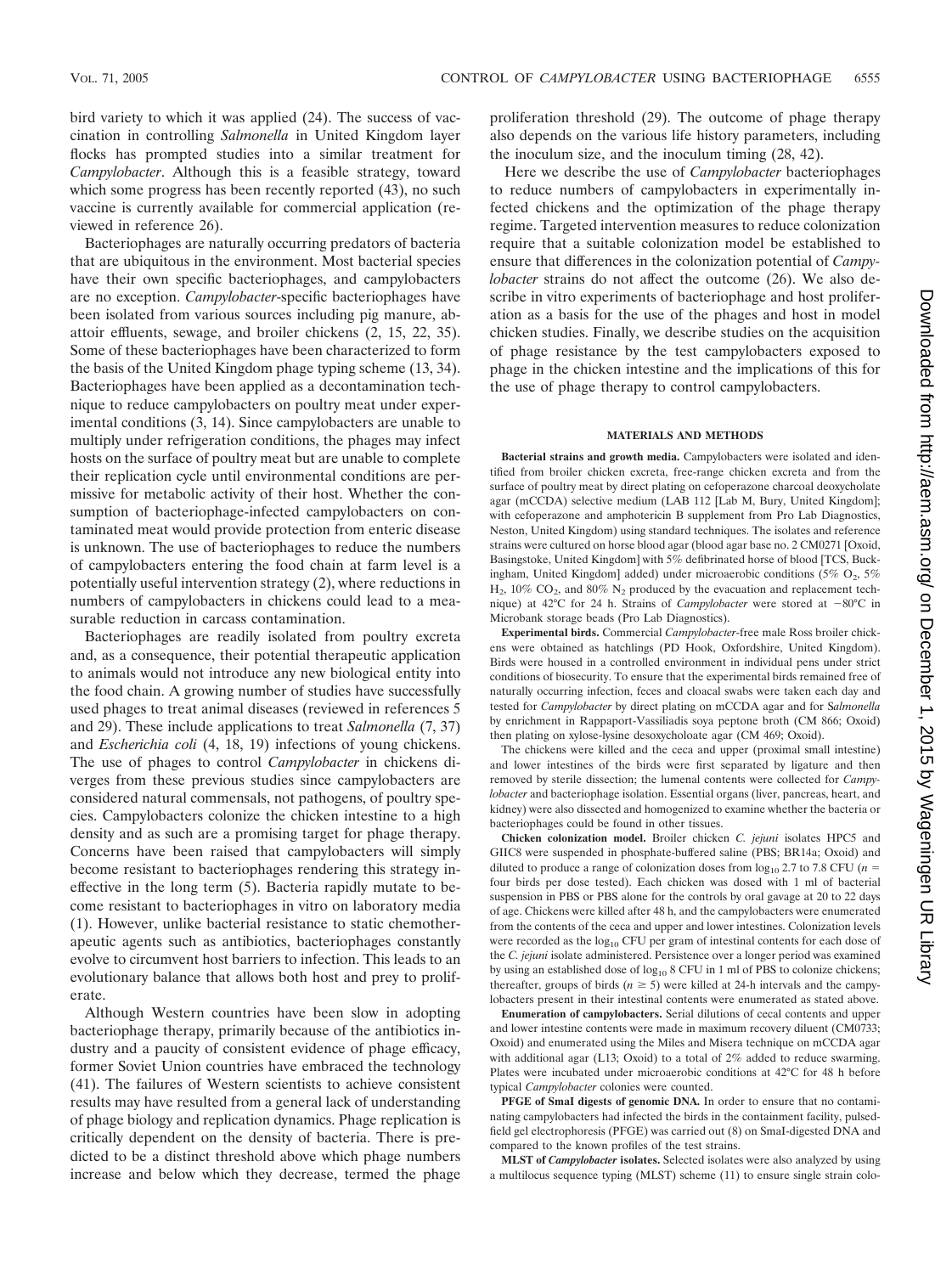nization. Analysis of the sequence alleles was performed with reference to the *C. jejuni* MLST database (http://mlst.zoo.ox.ac.uk).

**Bacteriophage selection, growth, and enumeration.** Bacteriophages were isolated from ceca and upper and lower intestines as previously described (2, 8). Briefly, a 10% suspension of intestinal contents was prepared in SM buffer (50 mM Tris-HCl [pH 7.5], 0.1 M NaCl, 8 mM  $MgSO<sub>4</sub> \cdot 7H<sub>2</sub>O$ , and 0.01% gelatin; Sigma Aldrich, Gillingham, United Kingdom) and centrifuged at  $13,000 \times g$  for 5 min to remove bacteria. The resulting supernatant was filtered through a 0.2-m-pore-size disposable filter (Minisart; Sartorius, Gottingen, Germany) to remove any remaining bacteria. The filtrate was then applied to lawns of the appropriate host *C. jejuni* prepared using a modification (2) of the method described by Sambrook et al. (36). Primary isolates were selected on *Campylobacter* host derived from the same sample or the *C. jejuni* reference stain NCTC 12662 (PT14). The plates were then incubated for 24 h at 42°C under microaerobic conditions. Plaques were extracted from the overlay using a pipette and suspended in  $100 \mu l$  of SM medium. Single plaques were propagated in this way a total of three times to ensure that the isolates represented a single clone. Bacteriophages were amplified by using the plate lysis method (13). Stability of phage titers at 4°C was determined over a 12-month period. Tolerance to different pH values from pH 2.2 to pH 9 was also explored by examining phage titers after exposure and neutralization through the use of appropriate buffers.

**Lytic profiles.** The lytic activities of selected bacteriophages were determined with 50 broiler chicken *Campylobacter* isolates and 80 reference strains of human origin, whose phage type had been previously defined on the basis of the 16 bacteriophages currently in use in the United Kingdom phage typing scheme (13). Lytic activity was assessed by pipetting 10  $\mu$ l containing log<sub>10</sub> 6 to 7 PFU onto prepared bacterial lawns and allowing the phages to absorb into the overlay agar. The plates were then incubated for 24 h at 42°C under microaerobic conditions. If  $\leq 20$  plaques were produced from  $\log_{10} 6$  to 7, the bacteria being tested were regarded as being insensitive to the phages.

**Enumeration of bacteriophages.** Enumeration of bacteriophages were carried out by making serial dilutions of the filtered suspensions of cecal and upper or lower intestinal contents, prepared as described above. Each dilution of phage suspension was applied as a  $10$ - $\mu$ l spot in triplicate to the prepared bacterial lawn and allowed to absorb into the overlay agar. Plates were incubated in the normal way, and the number of plaques was counted on the appropriate dilutions giving between 10 and 100 plaques to obtain the phage titer per gram for each section of the chicken intestine sampled.

**Examination of** *C. jejuni* **bacteriophages morphology by electron microscopy.** Bacteriophages CP8 and CP34 were examined by electron microscopy as previously described (2). Briefly, glutaraldehyde-fixed phage suspensions on Pioloform grids were negatively stained with 0.5% uranyl acetate. The specimens were observed with a JEOL 100CX transmission electron microscope at an acceleration voltage of 80 kV.

**Phage genome size determination using PFGE.** Genomic DNAs from bacteriophages CP8 and CP34 were prepared and run by using a CHEF DRII (Bio-Rad, United Kingdom) as previously described (2). A 2-mm slice of each agarose plug was inserted into the wells of a 1% agarose gel. The gel was run by using a Bio-Rad CHEF DRII system in  $0.5 \times$  Tris-borate-EDTA for 18 h at 6 V/cm with a switch time of 30 to 60 s. Lambda concatemers (Sigma Aldrich, United Kingdom) were used as markers.

**Bacteriophage DNAs.** Genomic DNAs were prepared from each bacteriophage by using a standard protocol described for Lambda phage (36) using proteinase K digestion followed by phenol-chloroform extraction and precipitation. DNAs were digested with restriction enzymes (EcoRI, EcoRV, HhaI, HindIII, PstI, and SspI; Promega, Ltd., Southampton, United Kingdom), and the enzyme digests were run on a standard 0.6% Tris-acetate (0.04 M)-EDTA (0.001 M) buffer (pH 8.0) (36) agarose gel and stained with ethidium bromide after electrophoresis. Random DNA fragments were produced by DNase I digestion and repaired by using Klenow fragment and T4 DNA polymerases before molecular cloning as blunt-end fragments into the SmaI site of the plasmid vector pUC8 (36). The pUC8 clones were sequenced to produce phage DNA sequences from which prospective primer pairs were selected for PCR amplification in order to produce DNA amplicons that would discriminate phage and *Campylobacter* host DNAs (see additional information in the supplemental material). DNA hybridization was performed by using the digoxigenin labeling system as recommended by the supplier (Roche Diagnostics, Ltd., Lewes, United Kingdom).

**In vitro experiments of phage efficacy.** *C. jejuni* strain HPC5 was grown to mid-exponential-growth phase in nutrient broth no. 2 (CM 67; Oxoid) under microaerobic conditions in conical flasks on an orbital shaker. The cultures were diluted in fresh medium to give approximately  $log_{10} 5$  CFU/ml, and bacteriophages (CP34 or CP8) were added to give multiplicities of infection (MOIs) of

 $<$ 0.1,  $\sim$ 1, and  $>$ 10. Accurate determinations of *Campylobacter* and bacteriophage counts were performed at the same time by serial dilution to give the actual MOI of each experiment. Samples were taken over a period of 24 h.

**Phage efficacy in chickens.** Birds were infected with *C. jejuni* (HPC5 or GIIC8) at 18 to 20 days old depending on the experimental protocol. Each bird received log10 3 to 8 CFU *Campylobacter* in 1 ml of PBS by oral gavage. A *Campylobacter*free control group of bird were maintained for each experiment to ensure no environmental infection was occurring. Bacteriophages CP34 or CP8 were administered at 25 days old, once *Campylobacter* infection was established in control birds. The bacteriophage doses of  $log_{10} 5$ , 7, and 9 PFU were administered in 1 ml of 30% (wt/vol)  $CaCO<sub>3</sub>$  by oral gavage. Control groups of birds (with or without *Campylobacter*) were administered with 30% (wt/vol) CaCO<sub>3</sub> (1 ml) without bacteriophages. Birds were sacrificed at 24-h intervals, and the numbers of both *Campylobacter* and phages in the cecal contents and the upper and lower intestinal contents were enumerated. Colonization values are recorded as the mean  $log_{10}$  *Campylobacter* count per gram of intestinal contents  $\pm$  the standard deviation. The liver, pancreas, heart, and kidney were also dissected to determine whether campylobacters and/or bacteriophages could be recovered from homogenates of these tissues.

**Statistical treatment of data.** Interbird variance in control colonization levels were examined by using  $log_{10}$ -transformed *Campylobacter* counts using Bartlett's test (40). Statistical differences between paired control and treatment groups (using  $log_{10}$ -transformed *Campylobacter* counts) were assessed by using the Student *t* test. Differences between experimental groups were analyzed by analysis of variance.

**Acquisition of phage resistance.** In order to establish the frequency of resistance to bacteriophages postintervention, 10 colonies from the isolation plates from each phage-treated bird were selected and tested for resistance first to the test phage they had been exposed to and subsequently a wider panel of bacteriophages used in the United Kingdom typing scheme (13). A bacterial lawn was prepared from each colony pick, and the test bacteriophage was applied at a range of dilutions from 0 to  $log_{10}$  6 PFU to establish whether resistance had been acquired and to what degree. The in vitro frequency of phage resistance was also determined in the same way from single colony *Campylobacter* isolates picked from plates representing the 24-h time points of the growth experiments.

**Stability of the resistant phenotype in vivo and in vitro.** Resistant singlecolony isolates from both the in vitro and in vivo experiments were subcultured on horse blood agar more than five times (representing more than 100 generations) and retested for resistance phenotype. In an experiment to determine the stability of resistant phenotypes in vivo, resistant variants of HPC5 from the CP34 treatment trial were selected (R14 and R20). Their colonization potential was assessed by inoculation of a new batch of birds with these isolates. After 6 days the numbers of colonizing campylobacters in the cecal contents and upper and lower intestines were determined as before. Single-colony isolates from these birds were tested for their resistance phenotypes.

# **RESULTS**

**Selection of bacteriophages.** Bacteriophages were isolated from a range of sources, including broiler chicken excreta, free-range layer-chicken excreta, and processed chicken meat as described previously  $(2, 8)$ . Bacteriophage isolates  $(n = 53)$ were selected for phage therapy trials on the basis of their ease of propagation, maintenance of phage titers over time (stable for  $\geq$ 12 months at 4°C), and their stability at pH values between 4.0 and 9.0. All *Campylobacter* bacteriophage isolates were inactivated at pH 2.2, a pH that they could experience upon ingestion and transit of the proventriculus and gizzards of birds. Two phage candidates were selected for further investigation (CP8 and CP34) that exhibited the ability to lyse a range of different campylobacters, including two characterized *C. jejuni* hosts (HPC5 and GIIC8) that were subsequently utilized in chicken colonization trials. Bacteriophages CP8 and CP34, respectively, lysed 84 and 63 of 130 campylobacters tested (these included 50 broiler chicken isolates collected from farms at different geographic sites within the United Kingdom and the 80 different phage types represented in the United Kingdom bacteriophage typing scheme). The phages CP8 and CP34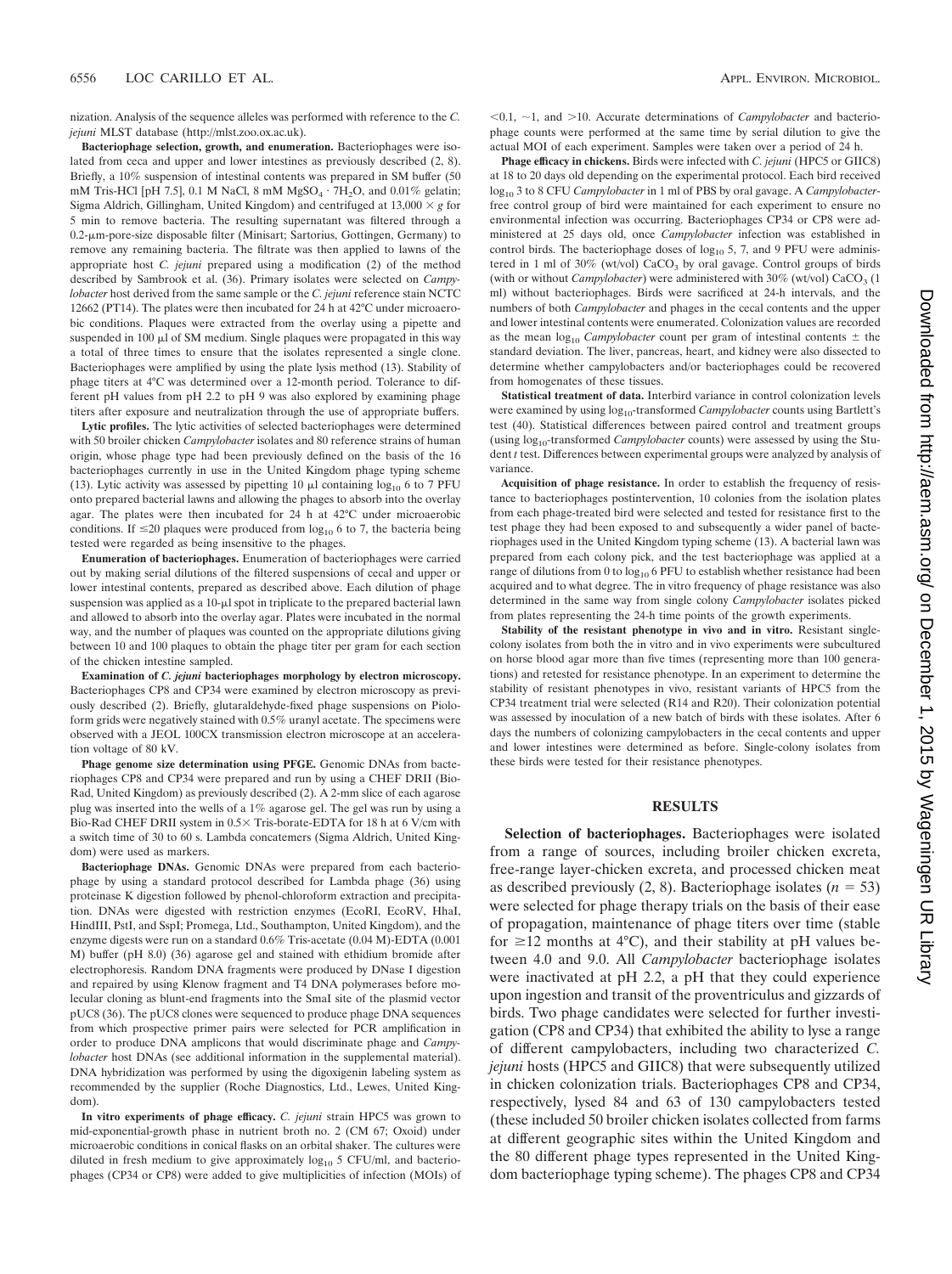

FIG. 1. Electron micrographs of bacteriophages CP8 (A) and CP34 (B). Bars,  $0.1 \mu m$ .

were examined by electron microscopy (Fig. 1) and found to be similar in structure, each possessing an icosahedral head (diameters of 96 and 92 nm, respectively) and 100-nm contractile tails with tail fibers at their distal end. These morphologies are typical of the *Myoviridae* family of bacteriophages that exhibit lytic lifestyles and are exemplified by T4 phage of *E. coli*. Consistent with this, the genomic DNA sizes of each of these phages were approximately 140 kb, as estimated by PFGE. CP8 and CP34 phage DNAs were refractory to the restriction enzymes EcoRI, EcoRV, HindIII, PstI, and SspI. However, the restriction enzyme HhaI, which has previously been reported to discriminate other *Campylobacter* bacteriophage DNAs, (2, 34), could cut CP8 but not CP34 genomic DNAs. Random DNA fragments were generated from each of the phage DNAs by using DNase I and cloned into the plasmid vector pUC8. Despite the inherent difficulties in cloning phage DNAs, a number of clones were obtained, and their DNA sequences were determined. These DNA sequences were used to select primer pairs that were designed to generate PCR amplicons that could discriminate CP8 and CP34 bacteriophages. These amplicons then formed the basis of a PCR-based method to discriminate phage recovered from phage-treated chickens.

**Chicken colonization model.** We sought to create a model of *Campylobacter* colonization of broiler chickens that could be used specifically to evaluate the efficacy of phage therapy. Low-passage *C. jejuni* isolates (subcultured less than four times after isolation) from broiler chickens were initially screened against a panel of lytic bacteriophages. Two isolates (*C. jejuni* HPC5 and GIIC8) that were sensitive to infection by a broad range of phages, including CP8 and CP34, were selected for the colonization trials. The rate and level of colonization was determined in 20- to 22-day-old birds. The age of the birds was selected to parallel the first observation of colonization often observed in commercial broiler chickens (25). The effect of dose on the level of colonization of HPC5 ( $log_{10}$  2.7, 3.8, 5.8, and 7.9 CFU) at 48 h is presented in Fig. 2A. The lowest doses resulted in the greatest variance in *Campylobacter* colonization of the small intestine, large intestine, and ceca. However, the  $log_{10}$  7.9 doses resulted in reproducible colonization of all intestinal sites examined at 48 h. To establish the persistence and variation of the *C. jejuni* colonization levels over the experimental time frame, 20-day-old chickens were given a single

8-log<sub>10</sub> CFU dose of *C. jejuni*, and the campylobacters enumerated from the intestinal contents of groups of these birds killed at 24-h intervals. Figure 2B shows the colonization levels of chickens following inoculation with *C. jejuni* HPC5 over a 7-day period. *C. jejuni* HPC5 could be detected in all parts of the intestine within 24 h. Maximum colonization was achieved within 48 h, and these colonization levels could be shown to be maintained over 9 days (chickens at 22 to 30 days of age). From 48 h onward the  $log_{10}$  counts of *C. jejuni* per gram of cecal contents showed equality of variance between all experimental groups sampled at daily intervals (Bartlett's test,  $P > 0.05$ ). Mean viable counts and standard deviations of *C. jejuni* HPC5 in the upper intestine, lower intestine, and ceca were  $log_{10} 6.3$  $\pm$  0.8, 6.7  $\pm$  0.8, and 7.4  $\pm$  0.7 CFU/g of lumenal contents, respectively. Similarly, time and dose responses were obtained by using *C. jejuni* GIIC8, where the mean viable counts in the upper intestine, lower intestine and ceca were  $log_{10} 6.4 \pm 0.5$ ,  $8.0 \pm 0.4$ , and  $7.8 \pm 0.4$  CFU/g of lumenal contents, respectively. Chickens colonized by these *C. jejuni* isolates did not show invasion of any of the non-gastrointestinal-tract tissues examined (liver, pancreas, heart, and kidney) throughout the course of the experiment. These results indicated that HPC5 and GIIC8 were both able to colonize experimental birds within the ranges of those reported for naturally infected birds (33) and maintain colonization levels over a suitable time period. The data collated from the colonization trials were subsequently used to design the phage treatment experiments.

**In vitro studies of phage efficacy.** In vitro growth experiments were carried out with phages CP8 and CP34 mixed with *C. jejuni* host in liquid culture under microaerobic conditions to give approximate MOIs of  $< 0.1$ , 1, and  $> 10$ . Bacteria and phage were enumerated over a 24-h period. The growth of *C. jejuni* host HPC5 and the replication of CP8 and CP34 are presented in Fig. 3. Viable counts of the initial *Campylobacter* inoculum and bacteriophage titer were performed to give the actual values for the initial MOI, which for CP8 were 0.09, 6, and 900 and for CP34 were 0.03, 3, and 300. Figure 3A to C shows infection by bacteriophage CP8 of *C. jejuni* HPC5 at the three different MOIs. Although the lowest MOI of 0.09 (Fig. 3A) resulted in the greatest reduction in *Campylobacter* counts  $(log_{10} > 2)$  at the experimental end point of 24 h, the final counts were within  $log_{10}$  0.5 for all three initial MOIs. At the lowest MOI (0.09) the bacteriophage titers remained similar for the first 12 h but increased rapidly over the second 12 h. Bacteriophage applied at the highest MOI of 900 (Fig. 3C) declined in numbers during the first 8 h but recovered to their initial titer by the end of the experiment.

The replication of bacteriophage CP34 in *C. jejuni* HPC5 was markedly different to that of CP8. At the highest MOI (i.e., 300) bacteriophage CP34 caused the numbers of campylobacters to decline for 8 h (Fig. 3F), but after this time bacterial counts increased until they were  $log_{10} 1$  CFU below that of the controls by 24 h. In contrast, the lowest MOI of 0.03 had little effect on the growth of the bacteria until 8 h, but thereafter a reduction of  $log_{10} 2$  in *Campylobacter* count compared to the control was observed. An MOI of 3 (Fig. 3E) was the least effective dose at the 24-h sample point. Bacteriophage enumeration of CP34 (Fig. 3D to F) revealed the highest MOI of 300 to result in a decline in phage titer by more than  $log_{10}$ 1 PFU/ml during the first 4 h, corresponding with a decline in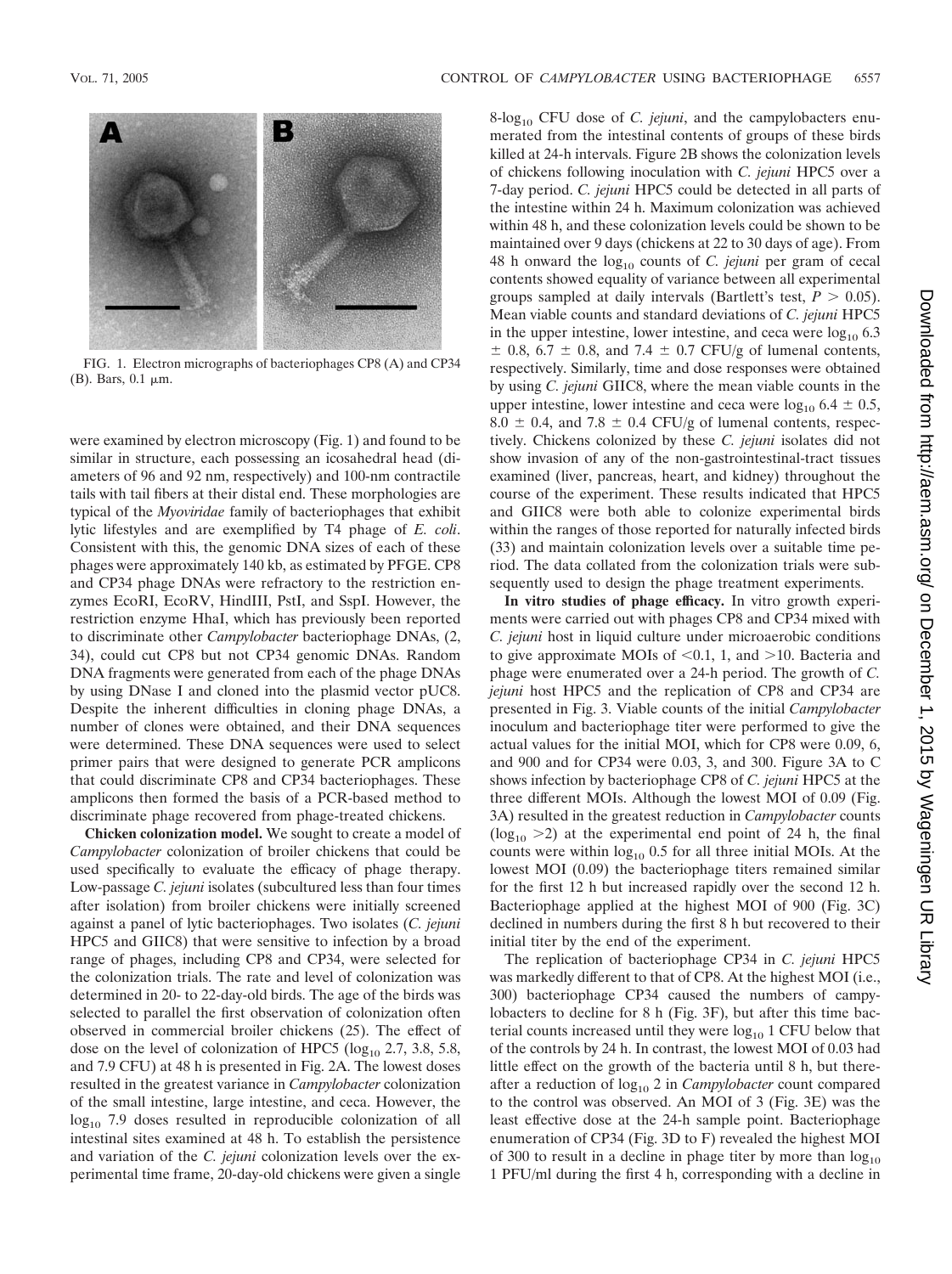

FIG. 2. Colonization of Ross broiler chickens with *C. jejuni* HPC5. (A) Dose-dependent colonization of 21-day-old male Ross broiler chickens with *C. jejuni* HPC5 (doses administered were  $log_{10} 2.7$ , 3.8, 5.8, and 7.9 CFU). Colonization was assessed 48 h postinfection for each intestinal site. (B) Colonization of Ross broiler chickens with *C. jejuni* HPC5 over a 7-day period. Chickens were administered at 20 days of age with log<sub>10</sub> 8 CFU.

numbers of host cells (Fig. 3F). Using the lowest MOI (0.03; Fig. 3D) the phage titer increased over the first 4 h, while an MOI of 3 (Fig. 3E) resulted in phage numbers remaining relatively constant over the same period but increasing after 8 h. By 12 h, CP34 phages were approximately  $log_{10} 6$  PFU/ml under all three experimental conditions and increased to  $log_{10}$ 7 to 8 by 24 h regardless of the original MOI. The frequencies of phage resistance after phage treatment were 8 and 11% for CP8 and CP34, respectively. Subculturing these isolates five times did not result in reversion to the sensitive phenotype.

**Bacteriophage treatment of experimental chickens.** Preliminary experiments were performed to assess whether the use of  $CaCO<sub>3</sub>$  as an antacid was appropriate to protect the phages

from exposure to low pH during passage through the proventriculus and gizzard. Phages could be efficiently recovered from the  $CaCO<sub>3</sub>$  mixture and therefore was administered to control chickens colonized with *C. jejuni* HPC5 or GIIC8. The control birds remained colonized within the predetermined range for each isolate, in all experiments. Host *C jejuni* HPC5 was used to colonize chickens at 20 days of age and three different doses of bacteriophage CP8 ( $log_{10}$  5, 7, and 9 PFU) administered separately in antacid to birds 5 days after colonization. Figure 4A shows the effect of administering a  $log_{10} 7$  dose of CP8 on the colonization levels of individual birds. The numbers of campylobacters and bacteriophages in the intestinal contents of the ceca and upper and lower intestine were determined and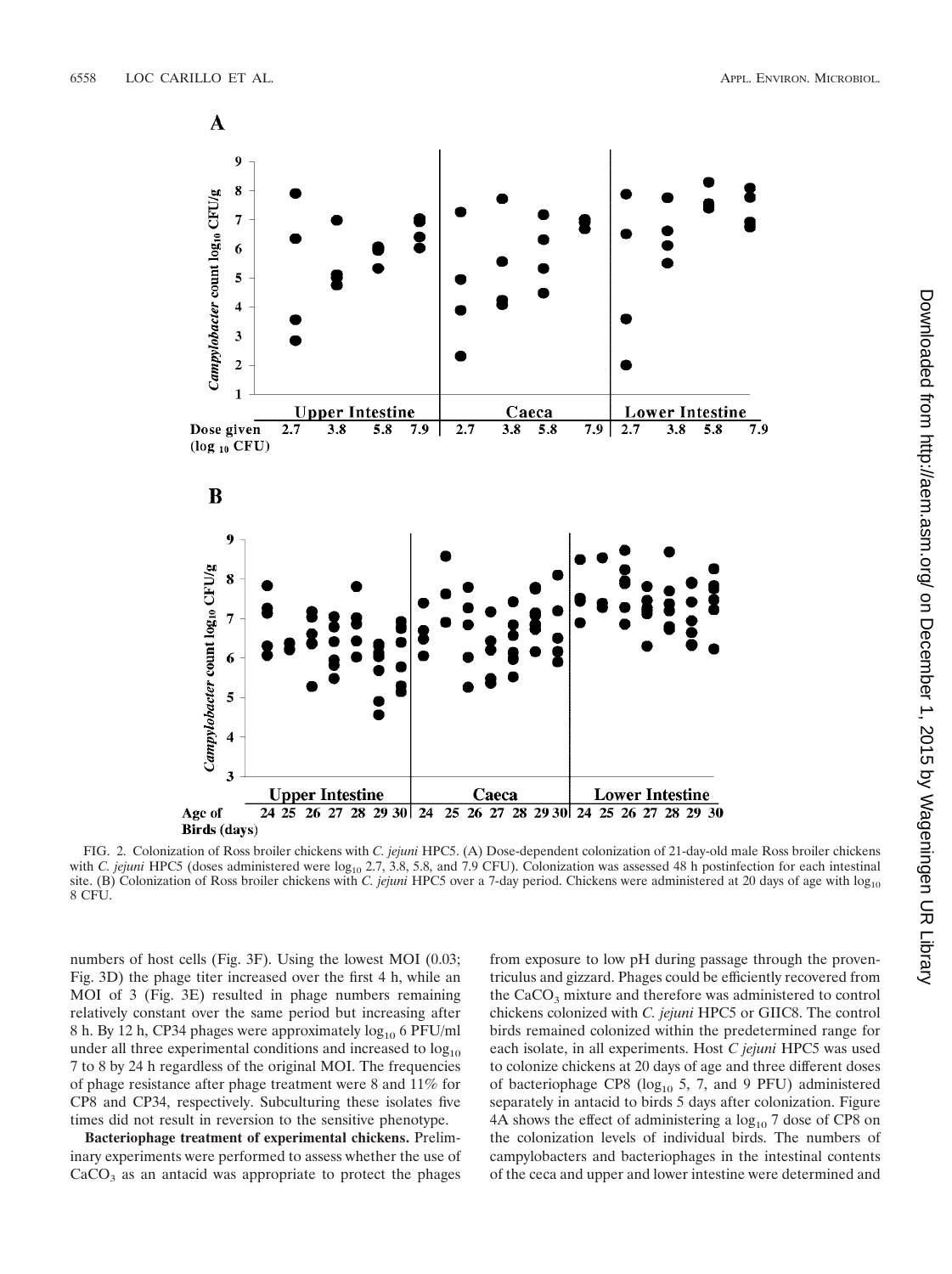

FIG. 3. In vitro replication of phages CP8 and CP34 with host *C. jejuni* HPC5 using different phage inoculation doses. (A to C) Replication of CP8 with initial MOIs of 0.09 (A), 6 (B), and 900 (C). ●, Control *Campylobacter* count log<sub>10</sub> CFU/ml; ■, *Campylobacter* count log<sub>10</sub> CFU/ml with phage;  $\blacktriangle$ , phage titer log<sub>10</sub> PFU/ml. (D to F) Replication of CP34 with initial MOIs of 0.03 (D), 3 (E), and 300 (F) annotated as described for panel A.

compared to the colonization levels in the control group receiving  $CaCO<sub>3</sub>$  alone, and these were referenced to the values established in the colonization model.

In common with all of the experimental phage treatments, bacteriophage CP8 persisted over the course of the 5 days of the trial with HPC5 *C. jejuni*-colonized birds. These observations indicated that the phages could be maintained with their host within the chicken intestine. This may be compared to phages administered to the control groups of non-*C. jejuni*colonized birds, within which phages were variably found in the range of  $log_{10} 3.5$  to 4.1 PFU/g of intestinal contents after 24 h and not at all thereafter. The phage titers recovered from intestinal contents of HPC5 *C. jejuni* colonized chickens were in the range of  $log_{10} 3.2$  to 6.5 PFU/g of cecal contents, which are consistent with the distribution of phage titers detected in the cecal contents of commercial broiler chickens naturally colonized with phages (ranging between  $log_{10} 3$  and 6.9 PFU/g

of cecal contents with the mode at  $log_{10}$  4.2 PFU/g). The phage titers recorded did not correlate with simple dilution of the input dose, implying viral replication was occurring within 24 h of administration. The non-gastrointestinal-tract tissues of liver, pancreas, heart, and kidney were examined for the presence phages in these experiments, but none were recovered from any bird.

Treatment of *C. jejuni* HPC5 colonized chickens with phage CP34 at doses of 5, 7, and 9  $log_{10}$  PFU resulted in significant falls in *Campylobacter* counts at one or more of the three intestinal sample sites during the course of the experiment. Figure 4B shows the effect of administering a  $7$ -log<sub>10</sub> dose of CP34 on the colonization levels of individual birds. Significant falls in the cecal *Campylobacter* colonization levels were recorded for the 5- and 7- $log_{10}$  PFU doses at 24 h after phage administration. The highest phage dose of  $9 \log_{10}$  PFU did not result in significant decreases in cecal *Campylobacter* coloniza-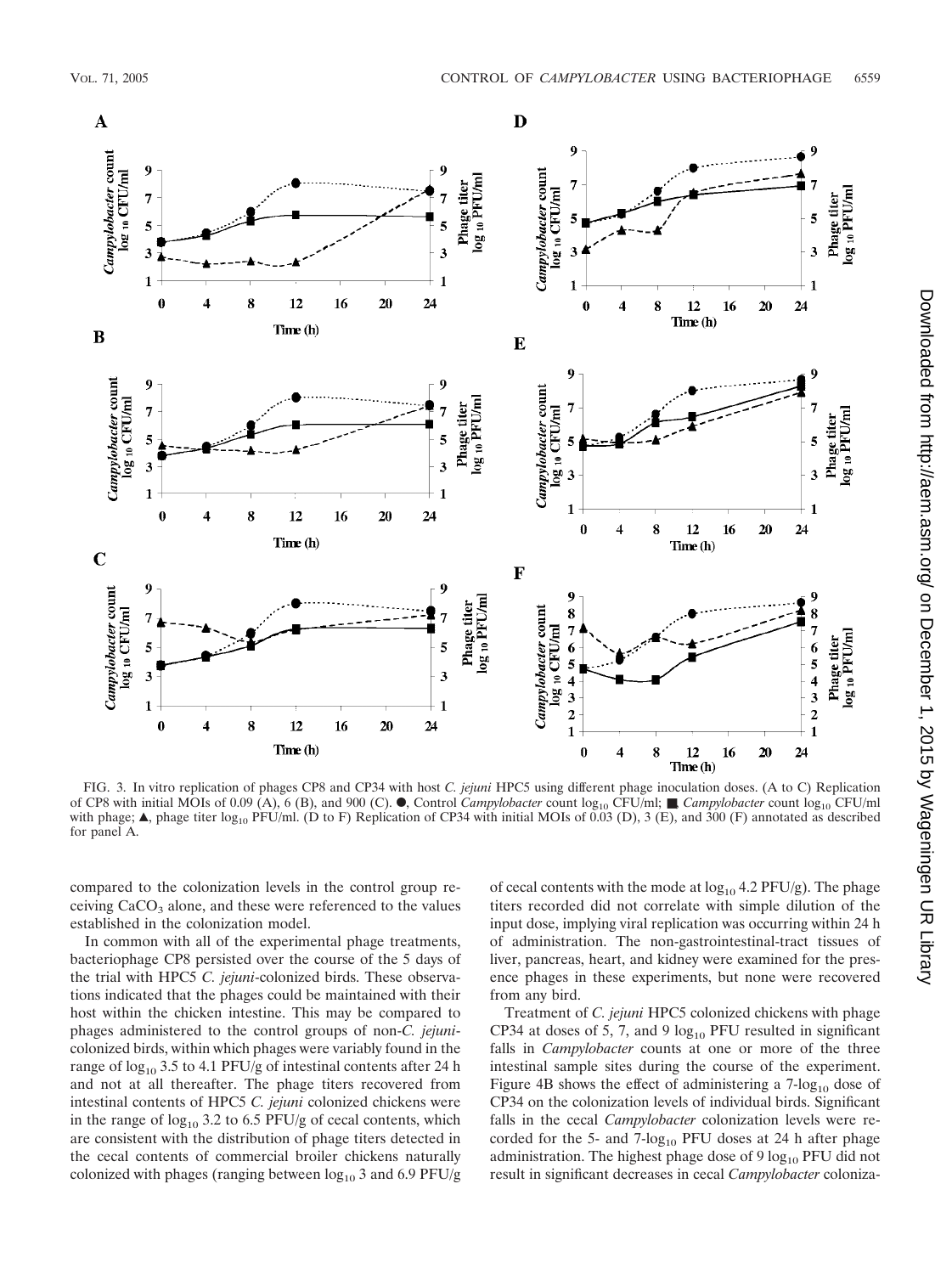

FIG. 4. Comparison of the efficacy of CP8 and CP34 phages against *C. jejuni* HPC5 and GIIC8. Chickens colonized by *C. jejuni* HPC5 or GIIC8 were treated with a log<sub>10</sub> 7 PFU dose of either CP8 or CP34. O, Control *Campylobacter* counts of intestinal contents;  $\bullet$ , bacteriophage-treated *Campylobacter* counts (log10 CFU/g). (A) Phage CP8-treated chickens colonized with *C. jejuni* HPC5; (B) phage CP34-treated chickens colonized with *C. jejuni* HPC5; (C) phage CP8-treated chickens colonized with *C. jejuni* GIIC8.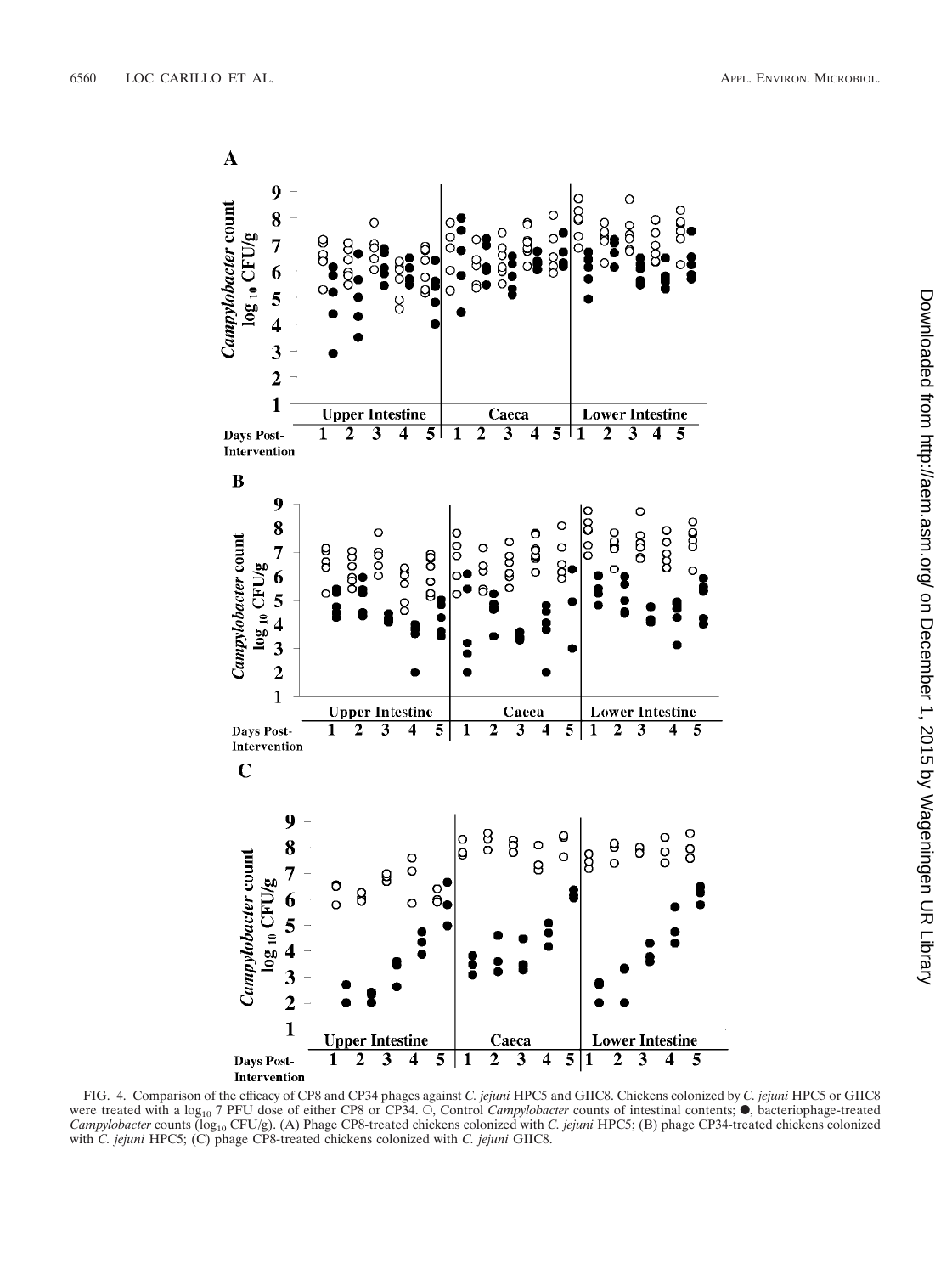tion levels in the early days of the experiment, but a significant decrease of 1.4  $log_{10}$  CFU/g ( $P = 0.0007$ ) was recorded on day 4 (results not shown). The most effective dose was  $log_{10} 7$  PFU with respect to the decline in mean cecal *Campylobacter* counts, with a drop to  $log_{10}$  3.9 CFU/g over the first 24 h post-phage administration  $(P = 0.012)$ .

Overall, phage CP34 was more effective in the reduction of *C. jejuni* at all intestinal sites compared to CP8. After the first day of CP8 treatment, the *Campylobacter* counts fell in the upper and lower intestines but the cecal counts were not significantly different from the control birds.

A single  $log_{10}$  7 PFU dose of bacteriophage CP8 was administered to birds infected with *C. jejuni* GIIC8 (Fig. 4C). A substantial decline in the mean numbers of campylobacters in cecal contents of  $log_{10} 5.6$  CFU/g within 24 h of phage administration was observed with this phage-host combination  $(P =$ 0.00005). However, it is evident that the *C. jejuni* counts start to recover from 72 h after phage administration. At 5 days after phage treatment, the cecal and lower intestinal colonization values still exhibit significant differences of  $log<sub>10</sub> 2.1$  and 1.8 CFU/g, respectively, but the upper intestinal count had recovered and to show no significant difference with the colonization values recorded for the control group. It is clear that the bacteriophage CP8 is much more effective in its ability to kill the *C. jejuni* isolate GIIC8 than the HPC5 isolate in the chicken intestine.

**Acquisition of phage resistance in vitro and in vivo.** Examination of single colony isolates of *C. jejuni* HPC5 that survived CP34 phage infection in vitro revealed that 11% of these were resistant to further CP34 infection. In contrast, 4% of the single colony isolates recovered from broiler chickens posttreatment with CP34 were resistant to the bacteriophage. Spontaneous bacteriophage resistance was not detected in *C. jejuni* reisolated from control chickens that were not exposed to phages, where 10 independent colonies were selected and tested from each control bird. Resistant *C. jejuni* strains from phage-treated birds were confirmed to be congruous to the original strain by MLST (sequence type 356). This was necessary to ensure that cross-contamination with different strains of *Campylobacter* had not occurred. Two independent phage resistant isolates of HPC5 (R14 and R20) were selected from two independent phage-treated birds and examined for the presence of CP34 phage DNA in their genomic DNAs. DNA hybridization of R14 and R20 genomic DNAs against digoxigenin-labeled phage DNA did not produce a hybridization signal and PCR amplification with phage-specific primers using R14 and R20 genomic DNAs as a template did not produce a positive amplicon. The phage-resistant isolates R14 and R20 were further tested in the colonization model and compared to the original strain. The average cecal contents *Campylobacter* counts were  $log_{10} 6.2 \pm 0.98$  CFU/g for R14 and 5.9  $\pm$  0.68 CFU/g for R20. This was compared to the model colonization level of  $log_{10} 6.8 \pm 0.3$  CFU/g, which was significantly higher than R20 ( $P < 0.02$ ) but not R14 ( $P = 0.13$ ). Ninety isolates from birds initially colonized with either R20 or R14 were retested for a phage-resistant phenotype; of these, 97% were found to have reverted back to a phage-sensitive phenotype. These isolates were again confirmed as being genotypically derived from the original isolate by MLST.

# **DISCUSSION**

Before adopting bacteriophage therapy as a means of controlling campylobacters in broiler chickens, it is important to understand the dynamics of bacteriophage infection in experimental birds that are typical of commercial breed stock and colonized by appropriate host *C. jejuni* strains (25). We therefore considered it important to demonstrate that the *C. jejuni* selected for the present study could establish and maintain colonization, such that any changes in *Campylobacter* colonization could be ascribed to the introduction of phage. Our data confirm that the *C. jejuni* isolates were maintained in the experimental chickens over a 9-day period (21- to 30-day-old birds) and that the levels of *Campylobacter* are consistent with those reported for naturally colonized chickens, which are in the range of  $log_{10}$  4.0 to  $log_{10}$  8.0 CFU/g of cecal contents (33). Experimental bacteriophage treatments of *C. jejuni*-colonized birds resulted in phage titers persisting over the course of the trial implying that the phages administered were delivered to the intestinal sites colonized by *C. jejuni* and were able to replicate within the environment of the chicken intestinal tract. Chickens possess a pair of ceca at the junction of the ileum and rectum. The ceca represent a reservoir of microbes off the main gastrointestinal tract, where microflora actively enter the ceca by retrograde peristalsis of digesta that are not discharged.

The kinetics of bacteriophage replication and host growth were examined in vitro in order to gauge the course of infection and provide a basis on which to select the most suitable bacteriophages for subsequent in vivo experiments. The highest dose applied  $(MOI > 10)$  was intended to examine whether campylobacters could be reduced by passive inundation (28). Passive inundation refers to where bacterial numbers are depleted by the attachment of overwhelming numbers of phage but without productive replication of the bacteriophage. The lower phage doses  $(MOI < 1)$  were expected to initiate active proliferation of the phage and bacteria, with the phage eventually overwhelming their host. The former was initially considered as an appropriate strategy for the phage treatment of chickens from the point of view of reducing the possibility of acquired host resistance to phages over time. The low dose with active replication of phage is the scenario that is probably most similar to the primary entry of phages into the intestinal tract of *Campylobacter* colonized chicken flock. However, once an individual bird within the flock has been colonized by phage, all subsequent birds are likely to be exposed to higher doses as the phage are shed.

It was clear from our in vitro experiments that CP8 and CP34 bacteriophages exhibited some fundamental differences in their ability to predate the host HPC5. Comparison of these two phages in vitro with the same host over a comparable range of MOI revealed CP8 to be the most effective phage with respect to the reduction in the *Campylobacter* viable count at the experimental end point (24 h). Although phage-resistant variants could be isolated at this point the majority of the *Campylobacter* population remained sensitive to phage. Bacteria encountering high phage densities may be "lysed from without" leading to large quantities of bacterial cell debris to which phages may adhere in competition with live bacterial cells (30). This may lead to an initial drop in titer as many of the phages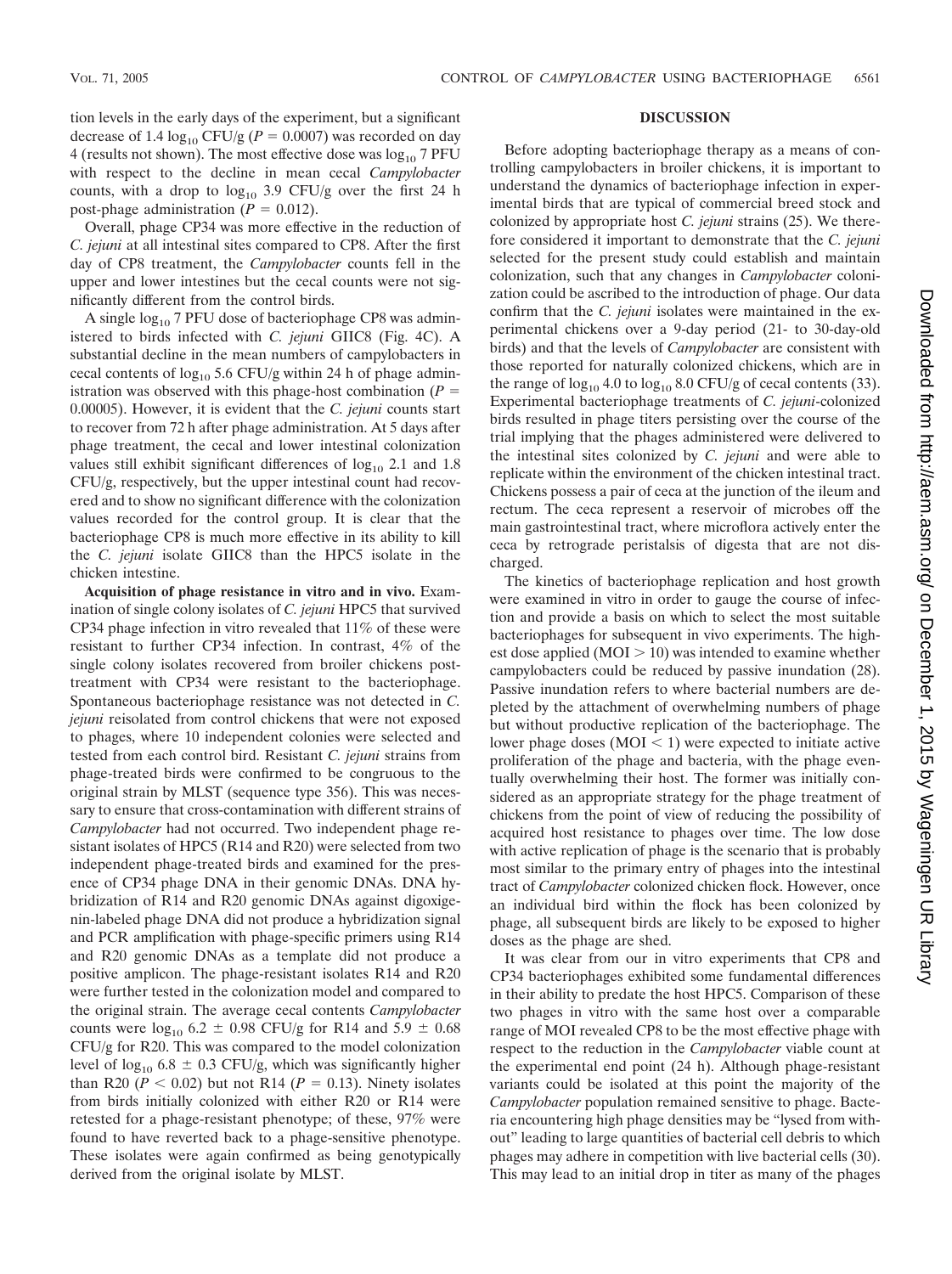are unable to replicate. Under conditions where high initial MOIs of CP8 and CP34 phages were applied to *C. jejuni* HPC5, the phage titer was observed to fall, possibly due to nonproductive binding as described above. However, in contrast to CP8, phage CP34 had recovered some of the initial fall in titer by 8 h due to its tendency to replicate earlier.

After the in vitro experiments, the same phage and host combinations were tested in chickens. The ability of bacteriophage CP34 to replicate on the *C. jejuni* host HPC5 in chickens resulted in significant reductions in the cecal *Campylobacter* counts with doses of  $log_{10} 5$  and  $log_{10} 7$  PFU, but  $log_{10} 9$  PFU was less effective. Phages were evident in the ceca of the  $log_{10}$ 9 PFU-treated birds, so why they were ineffective in bringing about a reduction in the *Campylobacter* population is not clear. The first encounter of the phages administered with metabolically active host *C. jejuni* is likely to occur in the upper reaches of the intestinal tract and could influence the subsequent course of the treatment. The adherence of the phages to host bacterial cells leading to cell death without phage replication will effectively diminish the dose carried to later sections of the gut. Higher phage densities are also prone to phage aggregation and nonspecific association with digesta or non-host bacteria (30).

In general, bacteriophage CP 8 was less effective than CP34 against *C. jejuni* HPC5 colonizing broiler chickens. The preceding in vitro experiments and the recovery of CP8 from phage-treated chickens over 5 days clearly indicates that CP8 is able to replicate on *C. jejuni* HPC5 but not appreciably reduce *C. jejuni* HPC5 populating the chicken intestinal tract. The superior ability of bacteriophage CP34 over CP8 to kill *C. jejuni* HPC5 in chickens is contrary to the observations in vitro, which would clearly favor the ability of CP8. However, despite the inability of CP8 to affect *C. jejuni* HPC5 in chickens, the treatment of chickens with the same bacteriophage but colonized with an alternative host, *C. jejuni* GIIC8, yielded a log10 5 reduction in cecal *Campylobacter* counts. The greatest reductions in cecal *Campylobacter* counts were observed at 24 and 48 h after phage treatment, after which the *Campylobacter* counts recovered to a level of  $log_{10} 2$  less than the control chickens over the next 3 days. Phage CP8 clearly has the capacity to function as a therapeutic agent in chickens, where it survived ingestion, discriminated nonspecific materials, and encountered enteric defense mechanisms, but was still able to replicate in the intestinal tract. Therefore, the lack of success of this phage with *C. jejuni* HPC5 is intriguing; at least a proportion of the host must remain permissive and accessible, since *C. jejuni* HPC5 can support the propagation of phage CP8 over the 5 days of the experiment. It is possible that a subpopulation of bacteria may become resistant to the phage CP8, but currently there is no evidence for this in the bacteria recovered after phage treatment. However, if the resistance was transient, say, for a population of bacteria that were physiologically downshifted and capable of regrowth, then the bacteria would escape the phage but remain fundamentally phage sensitive. Alternatively, a proportion of the *C. jejuni* HPC5 population may colonize intestinal sites that are either inaccessible for or a hindrance to CP8 attachment. For example, close proximity to the intestinal mucosa.

The avian intestinal tract is a complex environment where various physical (for example, the constant flow of digesta and

mixing with non-host bacteria) and physiological (for example, oxygen levels) host defenses and biochemical factors (such as proteolytic enzymes and adverse pH) all influence the populations of colonizing bacteria. In addition, the kinetics of phage adsorption in the intestine may be quite different from laboratory media due to the viscosity of the mucus layer (42). It is evident that the direct translation information gained from homogeneous bacteria and phages in a well-mixed and controlled laboratory environment to the situation in vivo is not going to be a reliable measure of the efficacy of the phage to kill host bacteria.

The selection of resistant bacteria has always been perceived as a potential drawback to phage therapy and has been reported following phage treatment (37–39). However, resistance can be correlated with reduced virulence (27, 39). Here the incidence of phage-resistant phenotypes after phage challenge did not become the dominant population in phagetreated chickens despite the continued presence and replication of these phages. Chickens subject to environmental challenge will encounter diverse *Campylobacter* genotypes, it is therefore more likely that succession by phage insensitive genotypes will occur rather than through the selection of phage resistant strains (8). In the present study we have elected to use a single phage in each experiment to provide comparative data between phages. However, in commercial production it might be necessary to administer a cocktail of phages.

These data represent the first steps toward an understanding of the kinetic processes and the characteristics of *Campylobacter* bacteriophages that are necessary if the potential offered by phage therapy as a sustainable biological control measure is to be harnessed for the reduction of campylobacters emanating from farmed poultry sources.

# **ACKNOWLEDGMENTS**

This study was supported by the United Kingdom Department for the Environment, Food, and Rural Affairs through its Food Quality and Safety LINK research program. A.S. acknowledges the support of the BBSRC, and A.E.-S. acknowledges support from the Egyptian Government.

#### **REFERENCES**

- 1. **Adams, M.H. (ed.)** 1959. Bacteriophages. Interscience Publishers, Inc., New York, N.Y.
- 2. **Atterbury, R. J., P. L. Connerton, C. E. Dodd, C. E. Rees, and I. F. Connerton.** 2003. Isolation and characterization of *Campylobacter* bacteriophages from retail poultry. Appl. Environ. Microbiol. **69:**4511–4518.
- 3. **Atterbury, R. J., P. L. Connerton, C. E. Dodd, C. E. Rees, and I. F. Connerton.** 2003. Application of host-specific bacteriophages to the surface of chicken skin leads to a reduction in recovery of *Campylobacter jejuni.* Appl. Environ. Microbiol. **69:**6302–6306.
- 4. **Barrow, P., M. Lovell, and A. Berchieri.** 1998. Use of lytic bacteriophage for control of experimental *Escherichia coli* septicemia and meningitis in chickens and calves. Clin. Diagn. Lab. Immunol. **5:**294–298.
- 5. **Barrow, P. A.** 2001. The use of bacteriophages for treatment and prevention of bacterial disease in animals and animal models of human infection J. Chem. Technol. Biotechnol. **76:**677–682.
- 6. **Beery, J. T., M. B. Hugdahl, and M. P. Doyle.** 1988. Colonization of gastrointestinal tracts of chicks by *Campylobacter jejuni.* Appl. Environ. Microbiol. **54:**2365–2370.
- 7. **Berchieri, A., M. A. Lovell, and P. A. Barrow.** 1991. The activity in the chicken alimentary tract of bacteriophages lytic for *Salmonella typhimurium.* Res. Microbiol. **142:**541–549.
- 8. **Connerton, P. L., C. M. Loc Carrillo, C. Swift, E. Dillon, A. Scott, C. E. D. Rees, C. E. R. Dodd, J. Frost, and I. F. Connerton.** 2004. A longitudinal study of *Campylobacter jejuni* bacteriophage and their hosts from broiler chickens. Appl. Environ. Microbiol. **70:**3877–3883.
- 9. **Corry, J. E. L., and H. I. Atabay.** 2001 Poultry as a source of *Campylobacter* and related organisms. J. Appl. Microbiol. **90:**96S–114S.